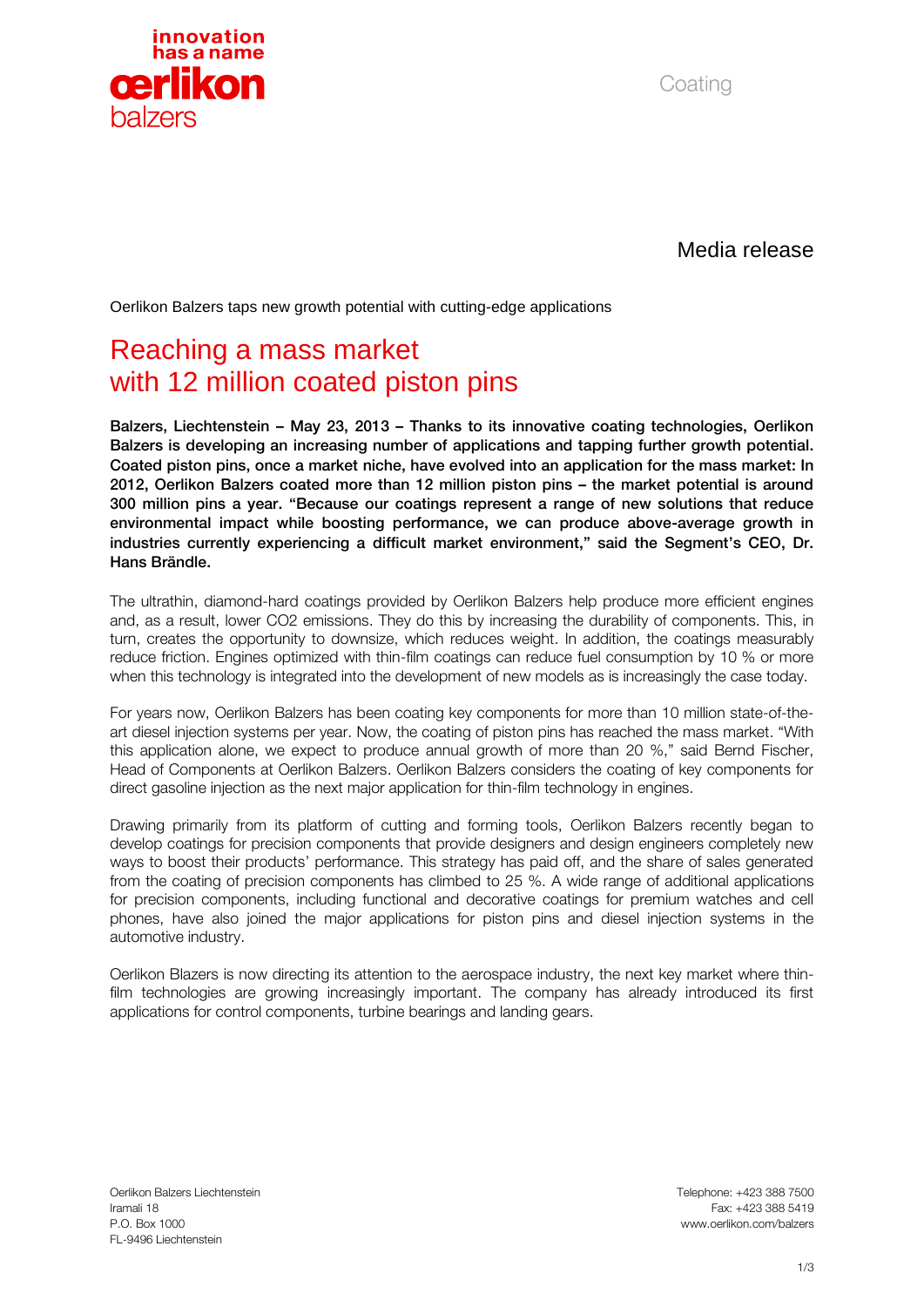

Coating



Oerlikon Balzers Liechtenstein<br>Iramali 18 Iramali 18 Fax: +423 388 5419 FL -9496 Liechtenstein

Telephone: +423 388 7500 www.oerlikon.com/balzers